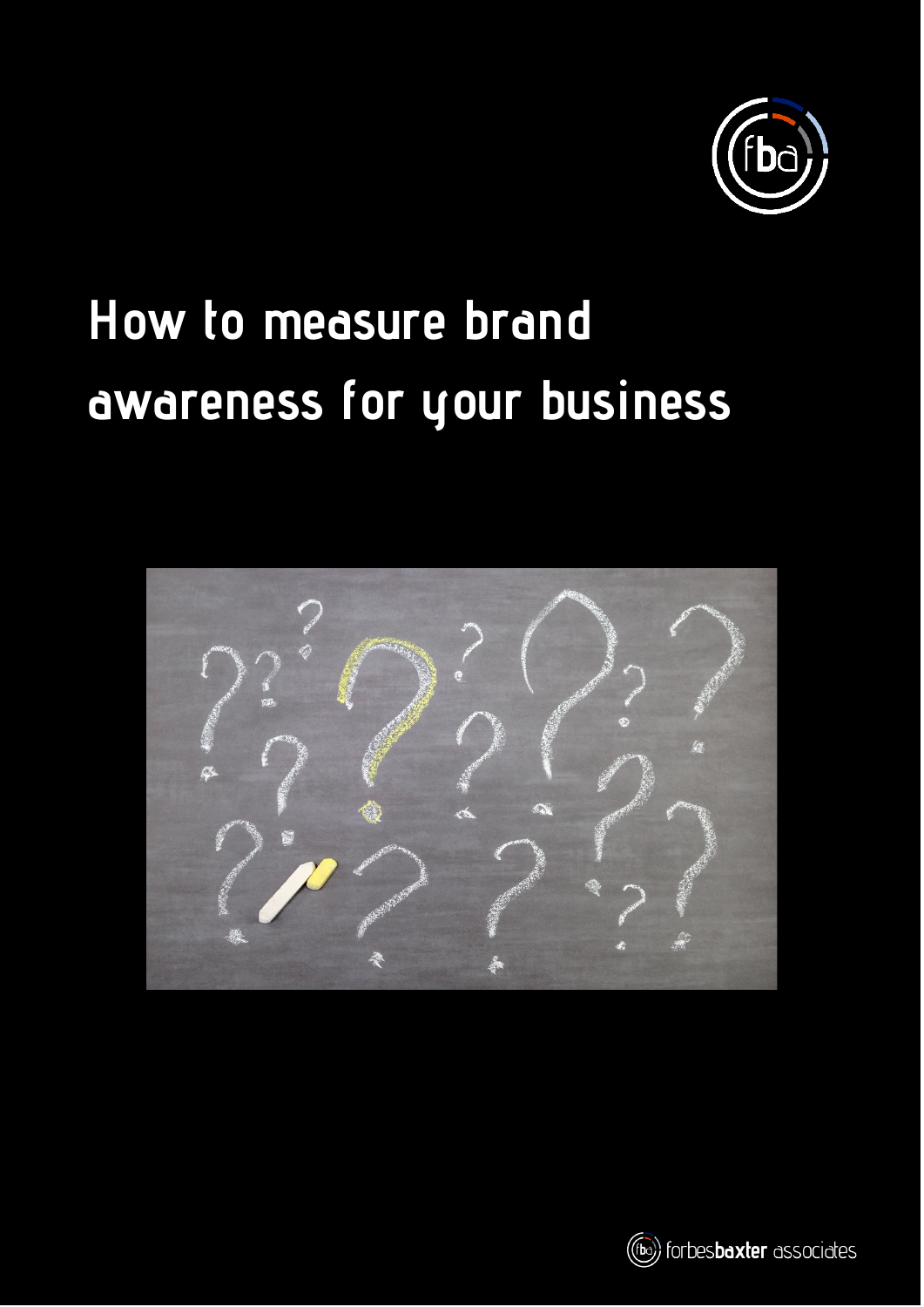

## **How to measure brand awareness for your business**

Brand awareness is a critical part of every successful sales process. The logic is inescapable: you have to be known before somebody can choose to buy from you. From that starting point, it's a short step to recognise that if more people are aware of you, more people can buy from you.

But how do you find out your level of brand awareness? How do you know if you've got an awareness problem? There's a simple way to find out. The answer is to do [a bit of research.](https://www.forbesbaxter.co.uk/market-research/) Yes, we go on about research endlessly but there's no apology for that because it's the most important and, simultaneously, the most ignored part of good marketing.

#### **Step 1: Unaided brand awareness.**

The first question you ask purchasers in your target market is very simple:

#### *"When you're thinking about {your product or service}, which brands come to mind?"*

The first brand the purchaser mentions is known as "top of mind". Any other brands she mentions are said to have "unaided awareness".

If your company is not mentioned in response to this first question, your sales efforts are already on the back foot. Even if you have fantastic search optimisation that throws your name in the face of anybody searching for your product or service, even if you have a massive digital advertising campaign that does the same thing, you'll struggle to overcome the major obstacle that is human behaviour: we're lazy thinkers.



Binet & Field's ["The Long & Short of It"](https://www.forbesbaxter.co.uk/2020/12/the-long-and-the-short-of-it-lessons-for-smes-strategy/) and Byron Sharp's ["How Brands Grow"](https://www.marketingscience.info/how-brands-grow/) both draw on research by Nobel prize-winner Daniel Kahneman who found that we tend to go for a choice that's easiest for us. That usually means the most familiar choice.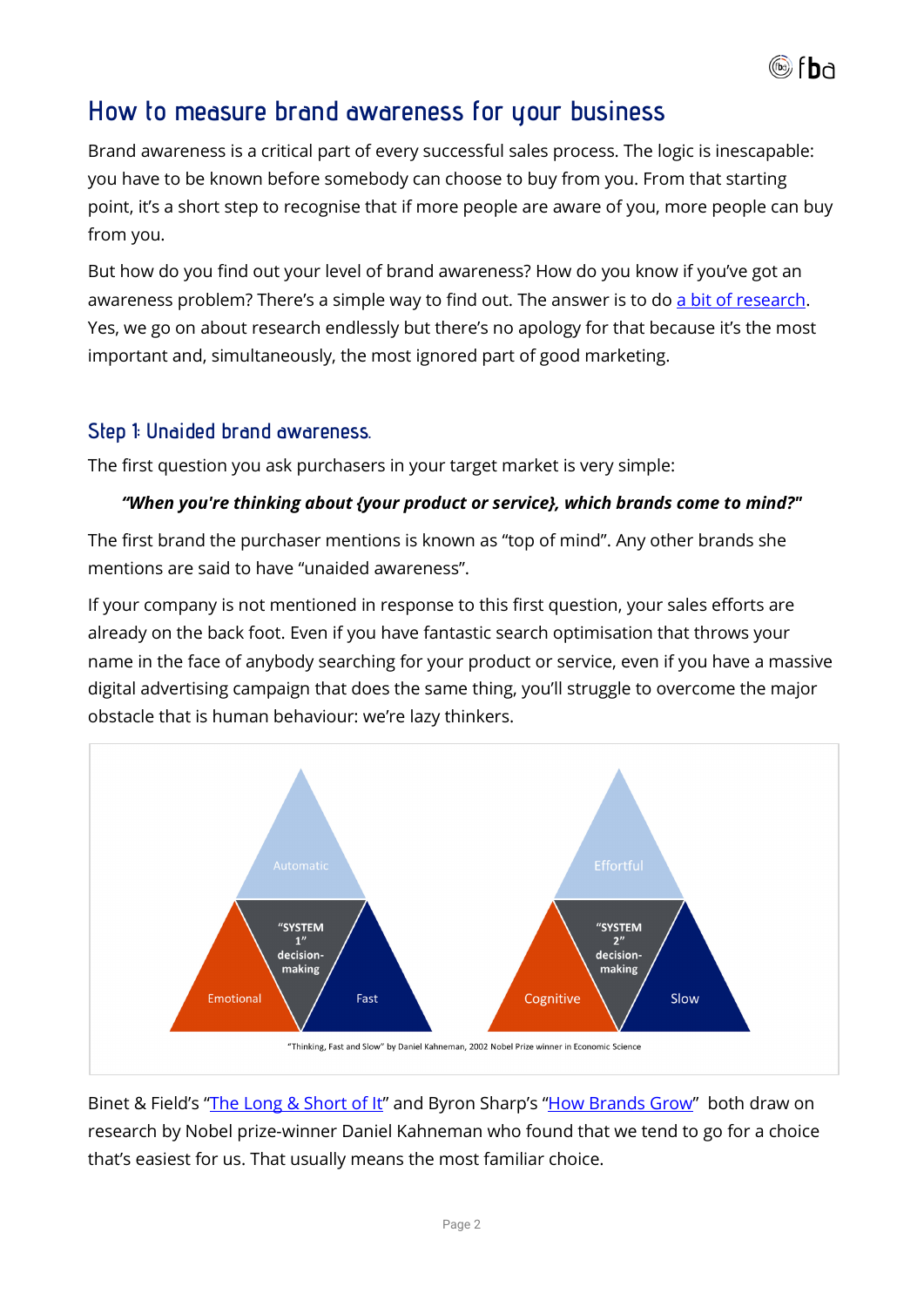

So we almost always go for the brand names we recognise first. We only go to the effort of investigating new alternatives if the options we already know are inadequate in some way.

You've probably already realised that there is one small problem with that first question: you can't ask it yourself. If you ask purchasers which brands come to mind, they're bound to mention your brand. You're sitting there right in front of them (or at least on the other end of a phone call or email exchange). That's going to skew the results. This is one of the very few instances where there is no DIY route. You've got to get somebody else to ask these questions for you.

#### **Step 2: aided brand awareness.**

The second question is a logical extension of the first. You (or the company doing the research for you) asks:

#### *"Irrespective of your previous answer, how many of the following brands are you aware of?"*

And then you cite a string of your closest competitors.

This is known as "aided awareness". You've got to admire the way marketers come up with these brilliant names, haven't you?

#### **Step 3: report on your brand awareness level.**

If you're plugging all your answers into a survey tool, the calculations are going to be done for you. We use **Zoho Survey** but you could get the same results with Survey Monkey or one of hundreds of other survey tools.

You'll end up with four very important statistics:

- 1. Your level of top-of-mind.
- 2. Your level of unaided awareness.
- 3. Your level of aided awareness.
- 4. Your level of non-awareness.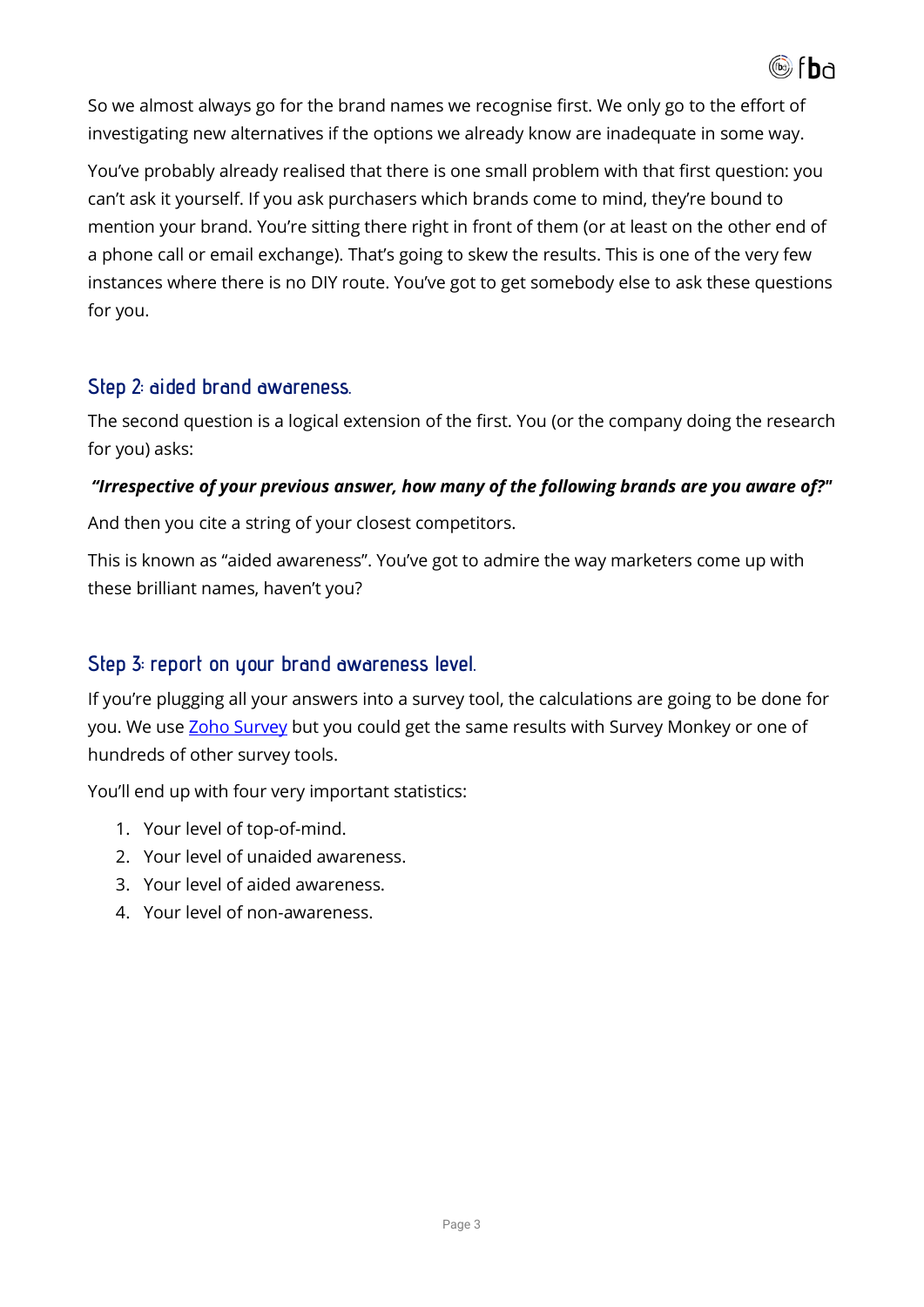

#### **Step 4: let brand awareness put focus on your real problems.**

If your research showed that when you add up unaided and aided awareness your total awareness is still only 25%, you could produce a purchase funnel look something like this:



This is a great way of highlighting your problems in a visual way anybody can understand. It's easy to see your least successful stage in this fictional purchase funnel. It's the one with the smallest conversion rate from the step above: awareness. Armed with your research, you can say with certainty that only 25% of that market know who you are. So with the best sales people in the world, only 25% of the market could possibly become your customers.

The implications are critical. In this fictional example, the research tells you that your focus has to be on increasing awareness.

- You're really good persuading people who are aware of you to consider you as a supplier (84%) – this might be considered the 'long list' stage.
- You're even better persuading those people to make you their preferred choice (95%) this might be considered the 'shortlist' stage.
- And most businesses would envy the rate at which you persuade people who put you on their shortlist to actually buy from you (75%). It's clear that your focus doesn't have to be on persuading people that your product is either good or better than your competitors. You've got that nailed.
- The problem is that most of the time you're not even in that consideration. Only a quarter of the market knows who you are so only a quarter of the market compares you to a competitor.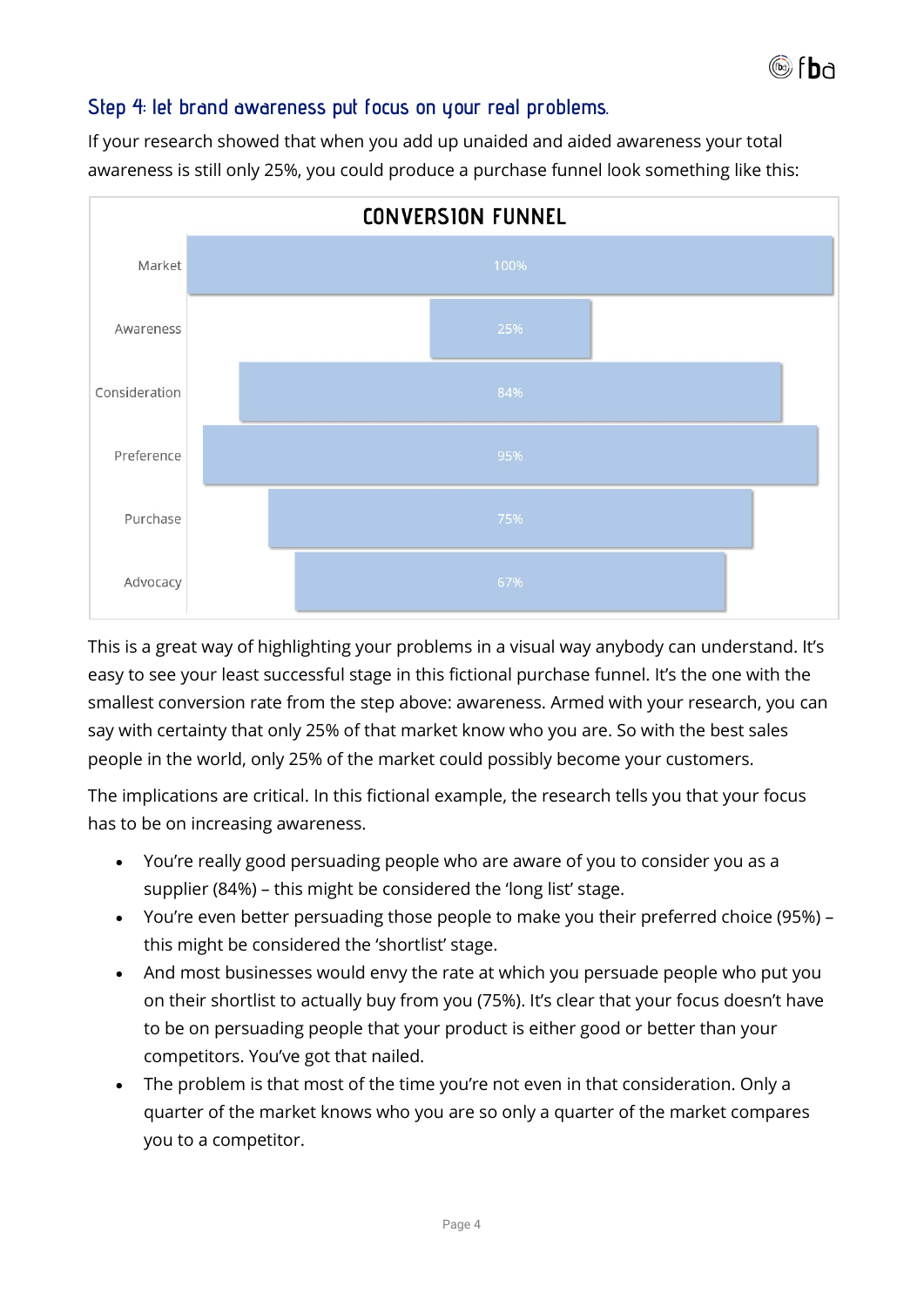

Alternatively, your brand awareness research might show a far more optimistic picture. It might help you produce a purchase funnel that looks like this:



If 75% of purchasers are aware of you, you should probably focus on other steps in the purchase funnel. In this fictional example, you're successful at getting to the consideration stage ('the long list'), but unsuccessful at getting through the preference stage ('the shortlist'). That would be a better place to focus your efforts.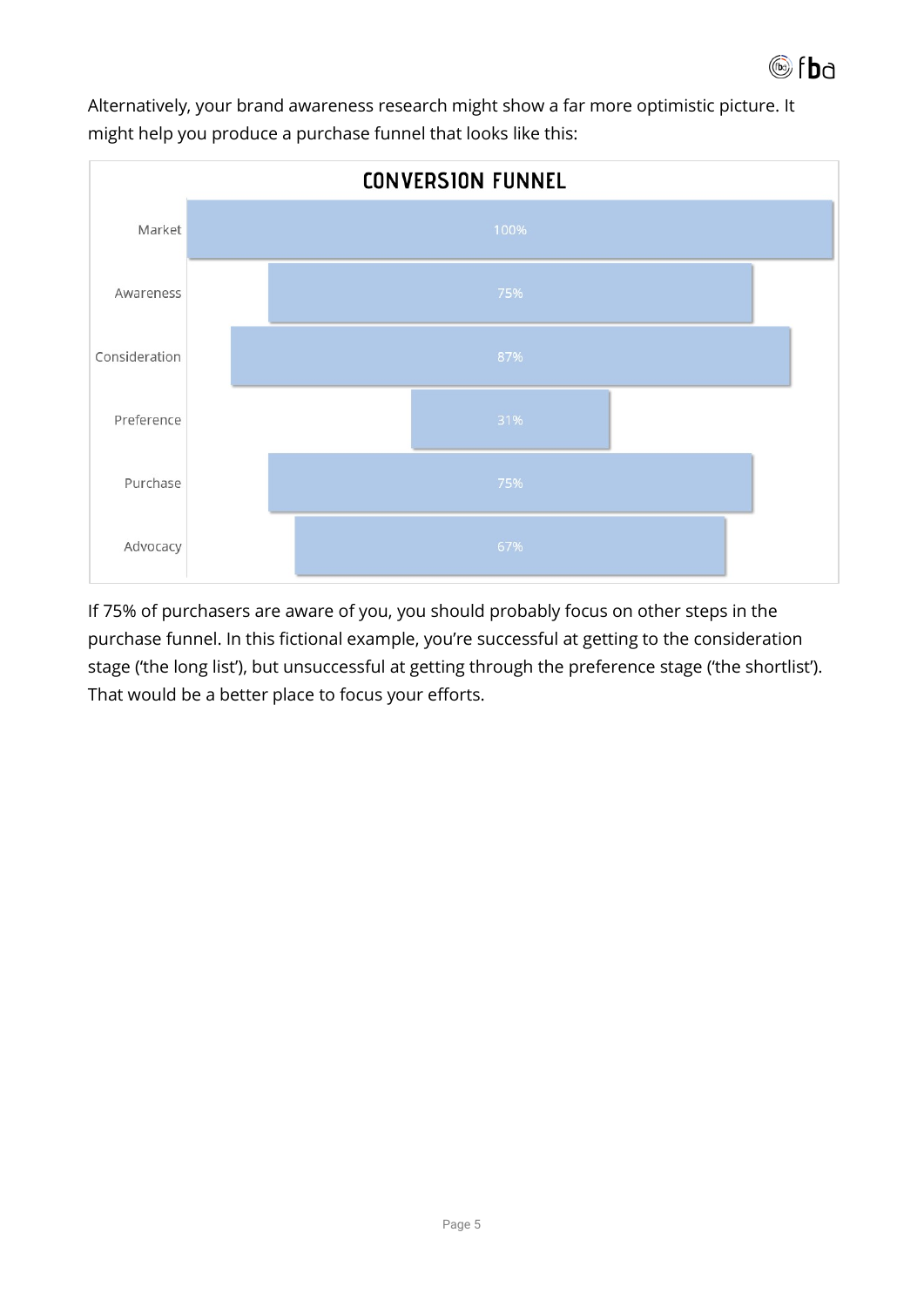

### **Step 5: add brand attributes to brand awareness.**

This is an optional – but very valuable – step. Let's assume you've already done enough research to know which attributes are sought-after by your customers. Imagine you make bricks and you've discovered that valued attributes are value, speed of delivery, range size and exclusivity.

Armed with that knowledge, it can be tremendously useful to find out how strongly purchasers associate each of those attributes with each of the brands they recognise. This would let you develop a 3-D perceptual map that tells you how you compare to your competitors for the attributes that matter to purchasers:



The mechanism for gathering this information is relatively straightforward if you're using a survey tool. Set up a page in the survey for each of your competitors, asking purchasers how they'd rank that competitor for each of the attributes. Ranking on a scale of 1 to 5 is usually fine.

So, in our brick producer example, you'd have one page for Acme Bricks that asked how they were rated for value, speed of delivery, range size and exclusivity. And you'd have a very similar page for Dedicated Bricks, and another for each of your other competitors.

Then you set up your survey tool so that it only asks about competitors the customer is aware of. This kind of conditional question is a pretty standard feature for most modern survey tools.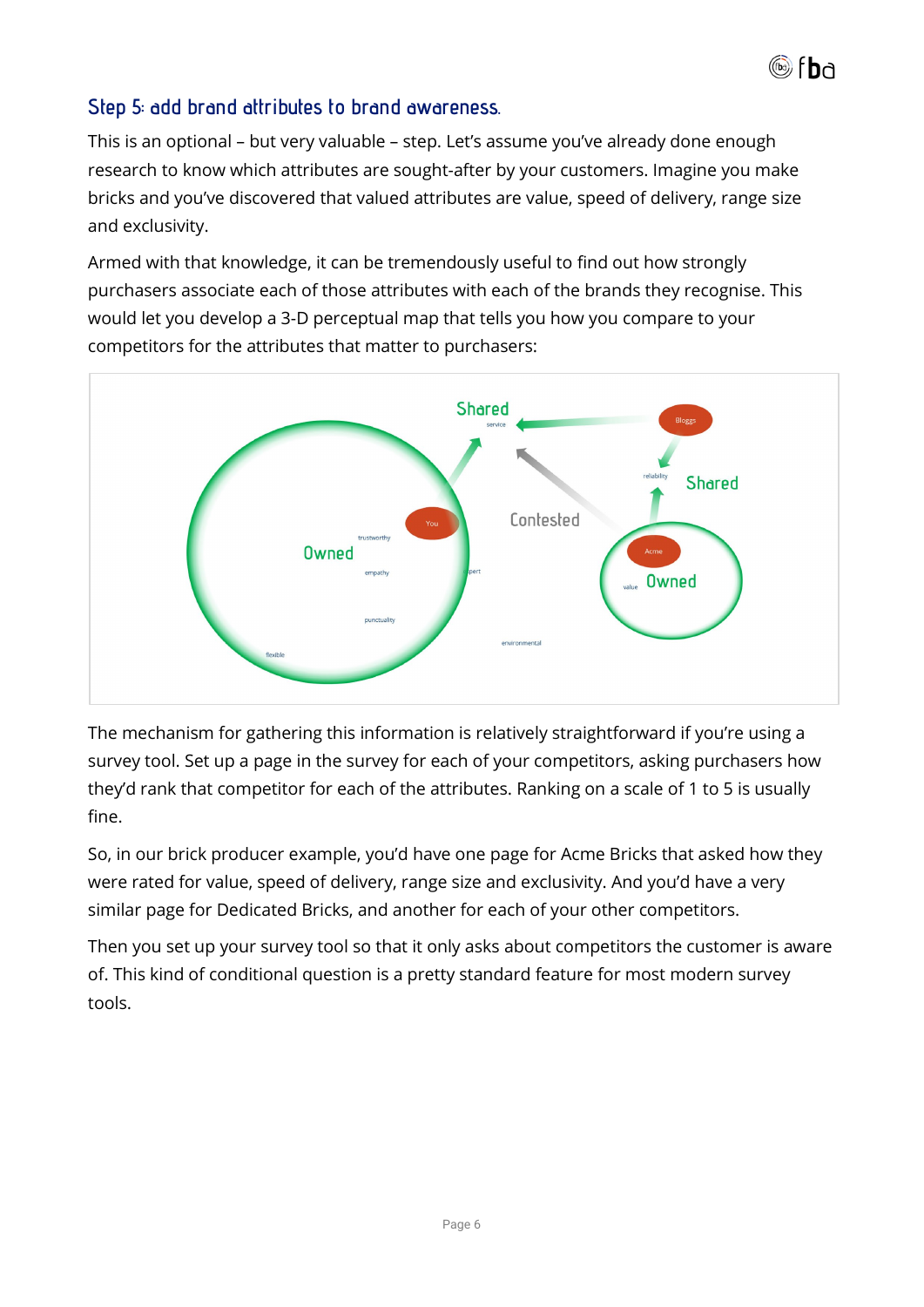

#### **Step 6: brand tracking.**

Knowing your level of brand awareness is useful from the instant you get your results but it becomes even more useful if you repeat the exercise every year. This is called brand tracking. You'll find that almost all successful businesses do it. If they've got a problem with awareness it tells them how successfully they're dealing with that problem. If they haven't got a problem, it confirms that they can focus their efforts elsewhere.

#### **Brand awareness, salience and mental availability.**

If you've paid even the slightest attention to marketing trends over the last few years there will have been a couple of phrases bubbling up in your mind as you read this piece. One would be "mental availability". The other would be "salience".

Is brand awareness the same as salience and mental availability? There are two answers to that question and if you've [seen our video about salience](https://www.forbesbaxter.co.uk/marketing-troubleshooter-snippets-001-salience/) you'll probably know what they are. If you're a marketing professor or a marketer who is trying to impress other marketers, then brand awareness is not the same as salience or mental availability. There is a distinction.

But we're not going to go into that distinction for a very good reason. If you're a normal person or, God forbid, a normal marketer working for a normal company the terms are interchangeable. The distinction doesn't matter.